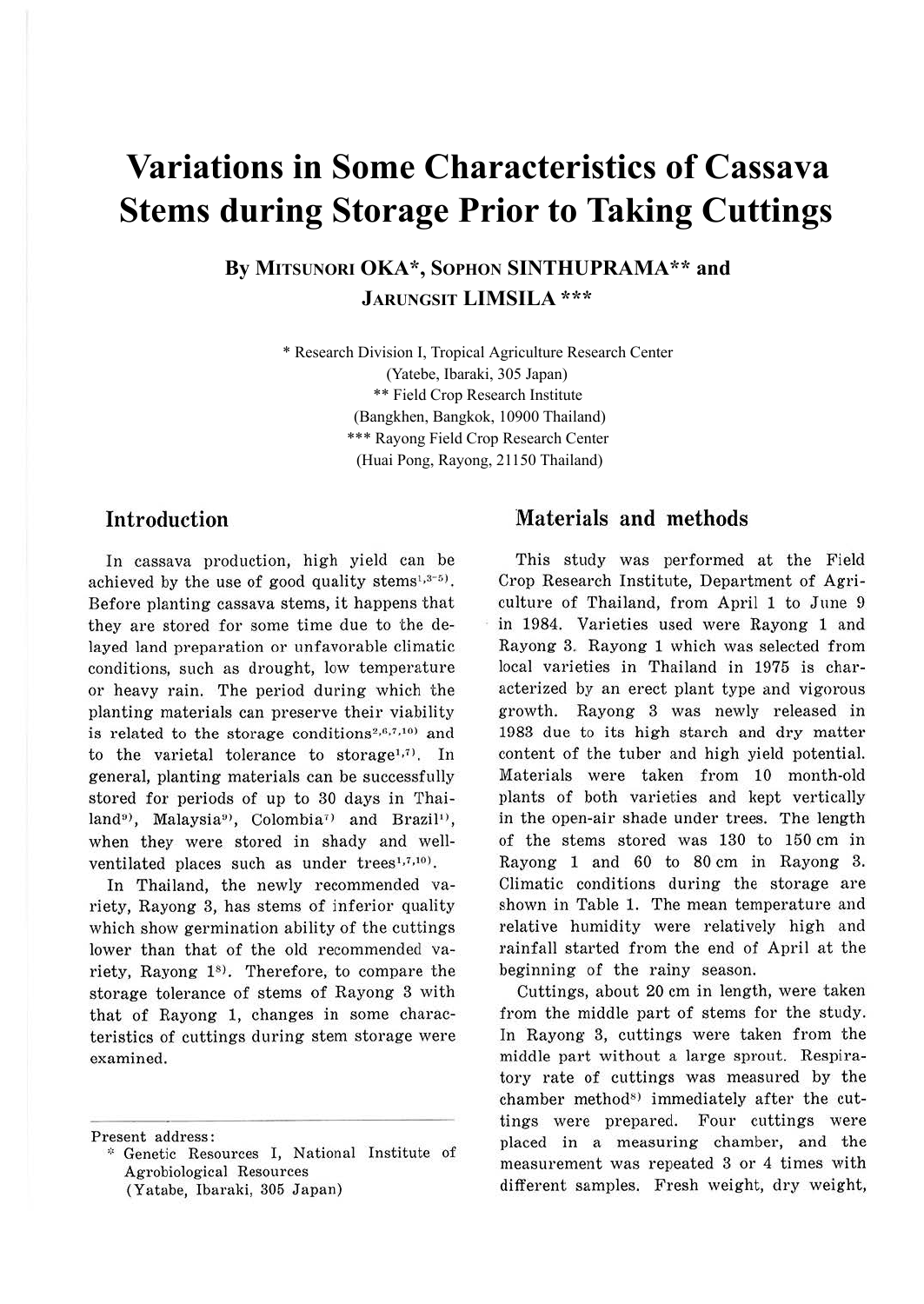| Factor                                  | Apr. 1<br>$-Apr. 10$ | Apr. 11<br>$-Apr. 20$ | Apr. 21<br>$-Apr.$ 30 | May <sub>1</sub><br>$-May$ 10 $-May$ 20 | May 11 | Mav <sub>21</sub><br>$-Mav$ 30 | Mav <sub>31</sub><br>$-\text{June }9$ |
|-----------------------------------------|----------------------|-----------------------|-----------------------|-----------------------------------------|--------|--------------------------------|---------------------------------------|
| Mean temperature $(^{\circ}C)$          | 30.5                 | 30.5                  | 29.4                  | 30.6                                    | 29.3   | 30.1                           | 29.2                                  |
| Mean relative humidity $(\frac{96}{6})$ | 77.0                 | 77.3                  | 79.5                  | 74.8                                    | 81.0   | 77.4                           | 81.0                                  |
| Cumulative rainfall (mm)                |                      |                       | 40.6                  | 13.8                                    | 26.7   | 0.4                            | 39.1                                  |

Table 1. Climatic conditions during 70 days  $(Apr. 1-Jun. 9 1984)$  of stem storage

Source: Climatic data at Bangkhen Rice Experimental Station.

water content, and volume density (the ratio of fresh weight to volume)<sup> $s)$ </sup> were examined using 12 or 16 cuttings that were used for the measurement of respiratory rate.

#### Results and discussion

Fresh weight of cuttings is shown in Fig. 1. It gradually decreased in both varieties during the storage period, but the decrease was greater in Rayong 3 than in Rayong 1. The loss in fresh weight influenced significantly the germination ability of cuttings. The critical value of this parameter was 12.5% loss of the initial fresh weight which approximately corresponded to the germination rate of  $80\%$ <sup>10</sup>.

The percentage of the dry weight to the initial weight of both varieties decreased with the duration of stem storage, but the decrease was more conspicuous in Rayong 3 than in Rayong 1 (Fig. 1) . At around 50 days after harvest, the percentage of the dry weight markedly decreased in both varieties.

The water content of stems is also one of the important factors determining the viability of the cuttings during storage<sup>4,6,10</sup>). Leihner  $(1984)^6$  reported that germination rate started to decline abruptly when water content fell below 60%. In our observation of water content for 70 days, the water content ranged from 72.7 to 65.9% in Rayong 1 and from 63.6 to 53.1% in Rayong 3 (Fig. 2). There was a large difference in the water content between these two varieties even before the storage, as already observed in our previous study<sup>8)</sup>. This difference seems to be associated with the basic varietal properties of stems. In particular, the water content in Rayong 3 readily decreased to  $60\%$  at around



Fig. 1. Variations in the percentage of fresh and dry weight to the initial weight of cassava cuttings (20 cm in length) taken from the middle part of stems of Rayong l and Rayong 3

20 days of the storage.

The volume density of cuttings also showed a great difference between the two varieties during the storage. Oka et al.  $(1987)^{8}$  reported that the volume density of cuttings was the most suitable factor for estimating germination ability when the cuttings were planted after 7 days of stem storage either in dry or rainy season, and that the volume density of  $0.8 \text{ g/cm}^3$  corresponded approximately to the survival rate of 80% in both seasons. In the present study, the volume density decreased to 0.8 g/cm3 at about 60 and 20 days of storage in Rayong 1 and Rayong 3, respectively. It is noteworthy that the storage period estimated by the volume density agrees well with the period estimated on the basis of the fresh weight and water content.

The respiratory rate increased soon after the harvest of stems and then decreased, but it increased again in both varieties. However,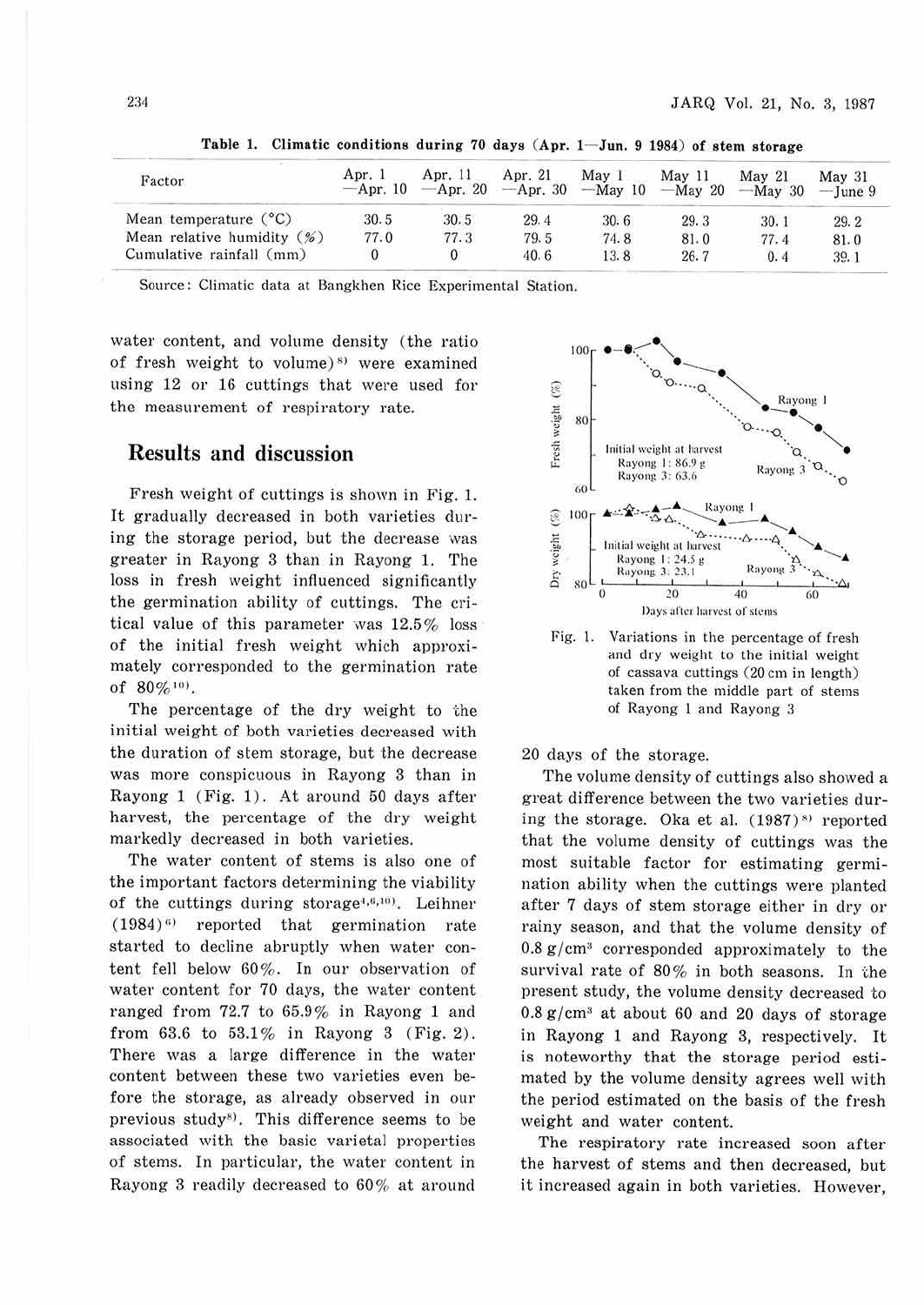

Fig. 2. Variations in respiratory rate, volume density, and water content of cassava cuttings, taken from the middle part of stems of Rayong 1 and Rayong 3

the final increase in Rayong 3 was much more remarkable than that of Rayong 1. This difference is mainly associated with the presence or absence of sprouts. The cuttings of Rayong 1 did not develop new sprouts during storage because sprouting occurs only at the top part. On the other hand, in Rayong 3 small axillary buds were prepared in the field before harvest and 5 to 7 buds appeared and increased in size irrespective of the part of stems. The marked increase in the respiratory rate observed during the later period of storage in Rayong 3 may be due to the increase in size of buds though the cuttings were taken from the middle part of the stems without a large sprout.

Sinthuprama (1980)<sup>9)</sup> stated that the storage period not longer than 30 days is recommended so that the survival rate is not less than 80% using stems of Rayong 1 in Thailand. The results of the present study on fresh weight, water content, and volume density of the cuttings also suggest that the stems of Rayong 1 can be successfully stored at least for 30 to 40 days after harvest, whereas the storage period of more than 20 days may not be suitable for Rayong 3.

#### Acknowledgement

This study was carried out at the Field Crop Research Institute in Thailand under the cooperative research project between Department of Agriculture, Thailand, and Tropical Agriculture Research Center, Japan. The authors express sincere thanks to Mr. Charn Tiraporn, Director of Rayong Field Crop Research Center in Thailand, for his support extended to this study and the staff members of National Weed Science Research Institute. Department of Agriculture, for their allowing us to use the infra-red gas analyzer in the study.

### **References**

- 1) Andrade, A. M. S. & Leihner, D. E.: Influence of period and conditions of storage on growth and yield of cassava. In Cassava cultural practices, Proceedings of workshop held in Salvador, Bahia, Brazil, 18-21 March 1980. eds. Weber, E. J., Toro, J. C. & Graham, M., IDRC, Ottawa, 33-37 (1980).
- 2) CIAT: Annual Report 1977 (1978).
- 3) CIAT: Annual Report 1979 (1980).
- 4) CIAT: Annual Report 1980 (1981).
- 5) Enyi, B.A.C.: The effect of age on the establishment and yield of cassava sets. (Manihot esculenta Crantz). Beitr. Trop. Subtrop. Landw. Tropenveterinar., 8, 71-75  $(1970)$ .
- 6) Leihner, D. E.: Storage effects on planting material and subsequent growth and root yield of cassava (Manihot esculenta Crantz). In Proceedings of the 6th symposium of the international society for tropical root crops held at CIP, Lima, Peru, 21-26 February 1983. CIP, Lima, Peru, 257-265 (1984).
- 7) Lozano, J.C. et al.: Production of cassava planting material. CIAT, Colombia, 1-28  $(1977).$
- 8) Oka, M., Limsila, J. & Sarakarn, S.: Relationship between characteristics and ger-